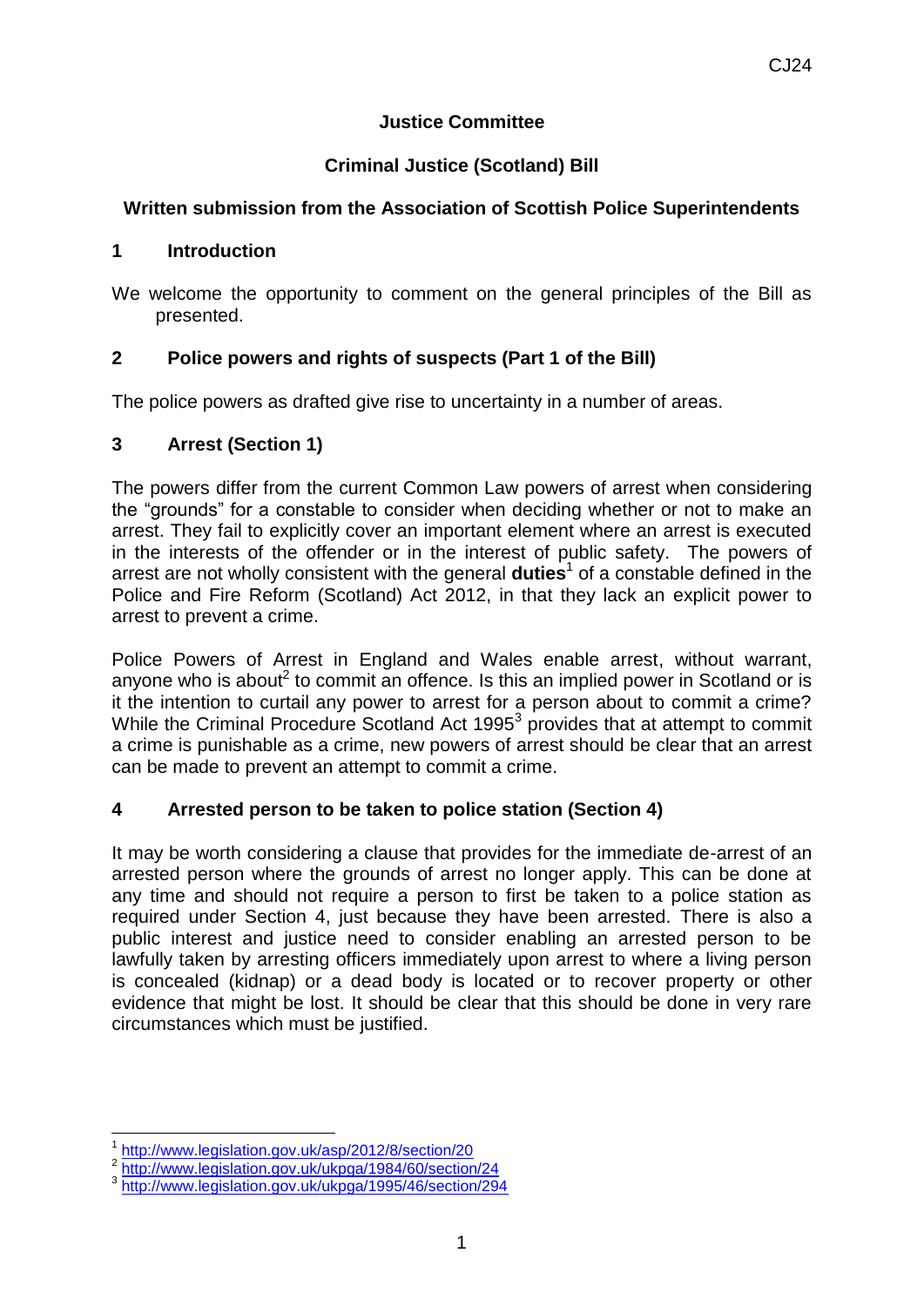# **5 Authorisation for keeping in custody (Section 7)**

The practicalities of this, particularly in some of the more remote areas should be noted. It may be appropriate to consider providing that it is not necessary for the authorising constable to be physically present to reduce the scope for any legal challenge arising as to the competency of any authorisation where the authorising officer was not physically present to apply the test in Section 10. It may worth considering including similar wording as in Section 19 (3) regarding "a constable not to be subject to any claim whatsoever" by reason of authorising keeping a person in custody. It is important to ensure that the role of the officers applying the test for Section 7 is adequately understood and respected by arresting officers and Senior Investigating Officers. It is important that the Authorising Officers responsibilities and authority is adequately covered in law and supporting guidance or Code of Practice provided. The role of arresting and investigating officers may also need to be addressed in supporting guidance or Code of Practice.

### **6 Review after 6 hours (Section 9)**

The practicalities of this, particularly in relation to setting the reviewing rank at Inspector, should be considered. It may be appropriate to consider providing that it is not necessary for the reviewing Inspector to be physically present to reduce the scope for any potential legal challenge arising as to the competency of any authorisation where the authorising officer was not physically present to apply the test in Section 10. The pressures on Police Scotland to achieve savings through "*management delayering*" are significant. Reduction in supervision ratios may place the Inspecting ranks under significant pressure. It is important to ensure that new responsibilities under this Bill are given sufficient consideration by Police Scotland and that these responsibilities are not just "bolted on" to Inspectors performing Duty Inspector roles, where a potential conflict of interest may arise, in terms of ensuring an appropriate response to crime whilst safeguarding the rights of arrested persons.

# **7 Test for section 7 and 9 (Section 10)**

The test relates to whether the keeping in custody following initial arrest can be authorised and whether at the review point of 6 hours continued keeping in custody can be authorised. The important point about that the reviewing Inspector has" *not been involved in the investigation*", may need additional guidance or a Code of Practice to ensure that this is adequately understood. It should be clear if an Inspector performing a Duty Officer Role, responsible for leading and managing the police response to incidents, can be reasonably regarded as "*not involved in the investigation*" and can carry out the reviewing role to the satisfaction of Parliament.

The degree to which an Inspector is regarded as "*not involved*" in the investigation may be a point of dispute in legal proceedings unless this is explicitly understood. The reference to "*necessary and proportionate*" at 10, (1), (b) and (2), (a), (b) and (c) does not adequately meet the policy objectives outlined in paragraph 45 where it provides the police must, when considering custody, take into account: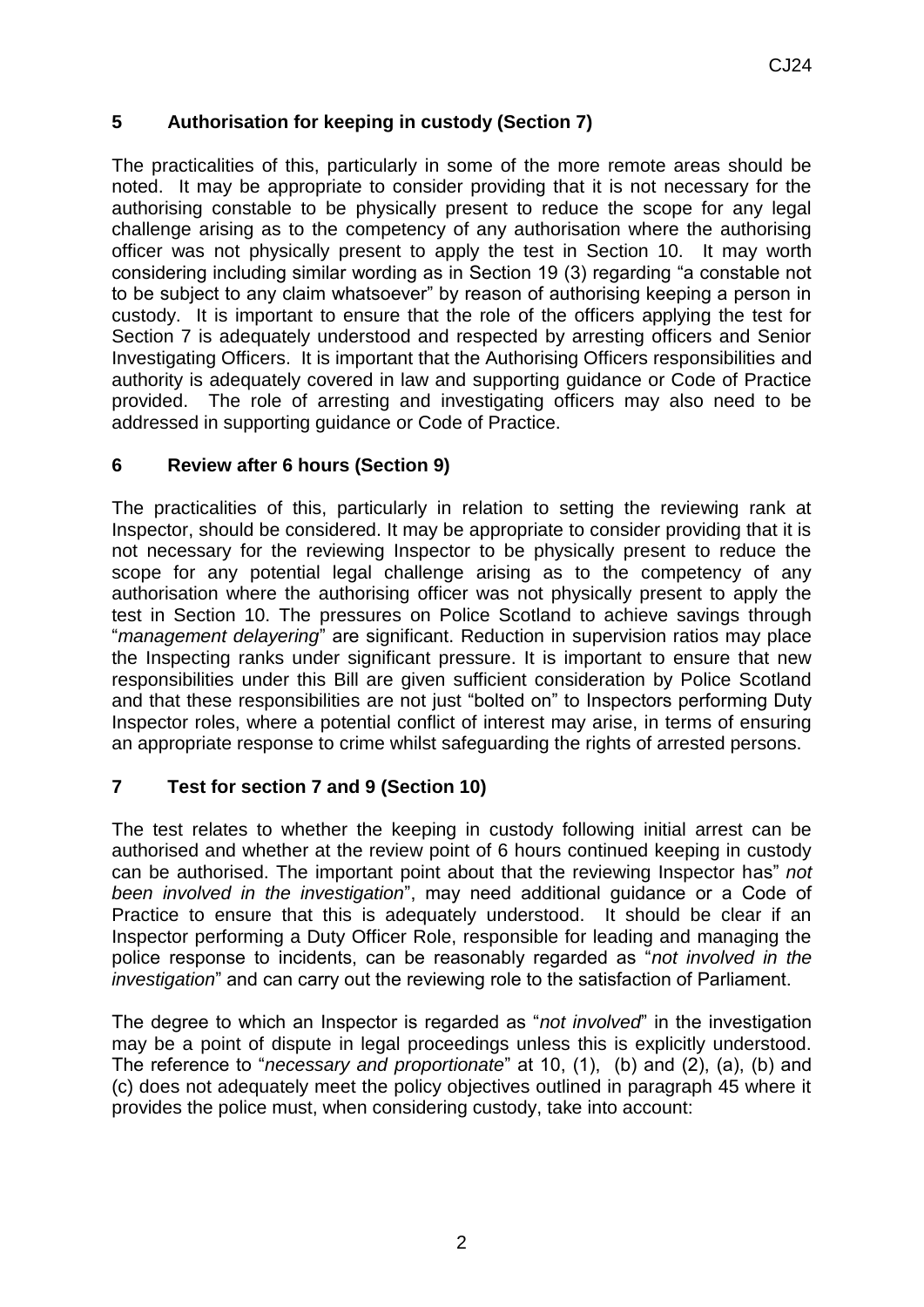- 1) Fairness
- 2) the interests of justice
- 3) the necessity to protect the public
- 4) the prevention of crime

The degree to which police working practices may need to change should not be underestimated. The importance in legal proceedings of decisions both "*authorising*" and "*reviewing*" should be understood. The likely inclusion as witnesses in any legal proceedings of such officers and the examination of their decision making should be clarified.

# **8 12 hour limit: general rule (Section 11)**

The degree to which police working practices may need to change should not be underestimated. By specifying that ""*the person may continue to be held in police custody only if a constable charges the person with an offence*" constrains police action. Currently a person who is detained under Section 14 of the Criminal Procedure (Scotland) Act, status changes when they are placed under arrest. There is no requirement to charge them at that point, although that may happen. If a person is being detained for appearance at court from police custody there is a period of time during which police are able to prepare the charges and then formally charge the arrested person. The wording in Section 11 (2) may result in additional costs (financial through overtime or opportunity by handing the case over to others to deal with) to Police Scotland by removing the flexibility currently available about specifying exactly when a person is charged. Alternative wording to be considered that still ensures the arrested person understands why they are being kept in police custody might be: "*The person may be continued to be held in police custody only if the constable informs the person that they are going to be charged with an offence*." This can negate the requirement for the full details of all the charges to be ready by the completion of the 12 hour period, in those cases where a person is to be held in police custody prior to appearing at court and this would still be fair to the accused.

### **9 12 hour limit: previous period (Section 12)**

The challenge to monitor and implement the 12 hour limit – previous period should not be underestimated. It will require a technology fix to support this. The implementation of this legislation could be done on a paper basis but the some of the complexities will need a technical solution. The design of the technical solution is dependent upon the final version of the Bill and managing the dependency with the technical solution providers will be an important point to get right to avoid additional costs around technology. Failure to get this right may lead to the loss of criminal cases at court and justice not being done.

Given the additional rights and safeguards in the Bill there is serious doubt in the practicality of completing all the activity that is required within a 12 hour limit. It is perhaps expecting too much to manage the increasing complexity of progressing a criminal investigation relying on external third parties for Forensic Analysis and other enquiries, safeguarding an arrested persons wellbeing and ensuring an arrested persons rights are met all within the context of a 12 hour time limit and 28 days Investigative Liberation. Getting the balance right in an interview where the suspect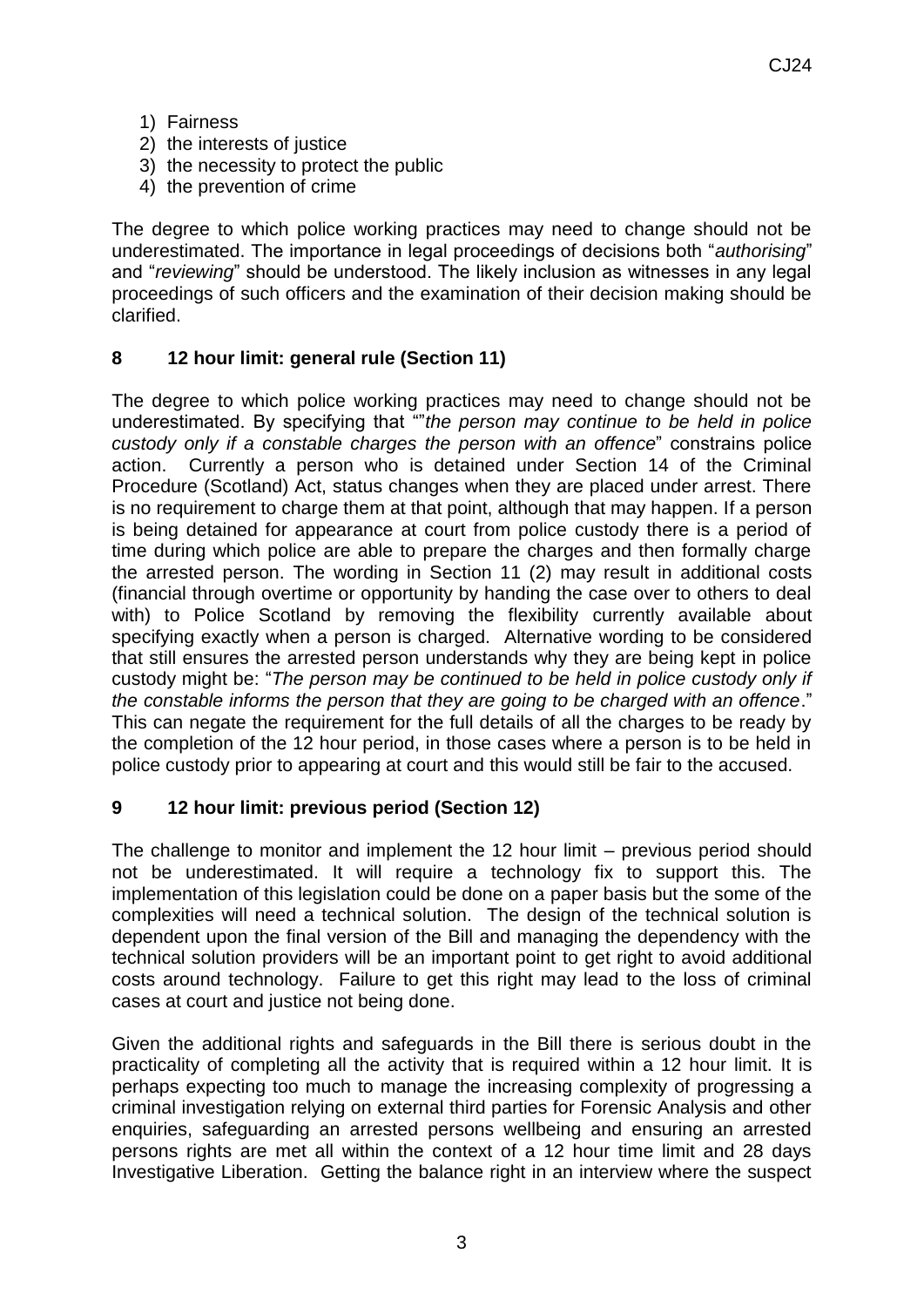is regarded as vulnerable may require additional breaks (see paragraph 119 of the Policy Memorandum). A 24 hour period is more reasonable and is likely to be more feasible and achievable than a 12 hour period. Additional ECHR safeguards could be built in by review from a Superintendent, not connected to the investigation, in those cases where 12 hours is assessed as being insufficient.

## **10 Medical treatment (Section 13)**

The implementation of this legislation could be done on a paper basis but the some of the complexities will need a technical solution (tracking exact times). The design of the technical solution is dependent upon the final version of the Bill and managing the dependency with the technical solution providers will be an important point to get right to avoid additional costs around technology. Failure to get this right (breach of time limits) may lead to the loss of criminal cases at court and justice not being done.

## **11 Investigative Liberation (Section 14)**

The Policy Memorandum (paragraph 58) indicates that these powers "*are most likely to be of use in the investigation of serious crimes which often involve complex and technical examinations of telephones, computers etc*." This is a new power for Scotland but there is a similar power that has been available for some time in England and Wales. The study "*Police use of pre-charge bail*" 4 carried out by the former National Policing Improvement Agency (NPIA) published in 2012 identified four aspects of the pre-charge bail or in the Bill's terms Investigative Liberation, perceived to be driving the use of this power, and were potentially sources of unnecessary use:

- 1) Unplanned arrests
- 2) Insufficient quality in initial investigations
- 3) Demands on limited custody space

4) Differing perceptions on levels of evidence required for charging leading to delays in the process.

Some of the reasons for this included Force policies and processes driving individual officer's decision to arrest, risk aversion, performance pressures, resource pressures where response officer numbers are depleted through increased number of specialist investigative units. Police Scotland has a robust performance management regime and its impact on the implementation of Investigative Liberation will need close monitoring.

The NPIA research paper identified the types of reasons why pre-charge bail would be appropriate, it included not only the time consuming technology investigations but also, DNA, fingerprints, wellbeing of suspect (illness, injury, drug or alcohol intoxication) and that similar factors applied to victims and witnesses all of which could necessitate release while investigation took place. If all of these factors are to be considered in terms of fairness to the suspect it is likely that Investigative Liberation may be required on fairness grounds for more than just "*serious crimes*", as presumably fairness is required for all suspects' not just suspects for serious crime. On fairness grounds it may well be that Investigative Liberation becomes

 4 [http://www.college.police.uk/en/docs/The\\_police\\_use\\_of\\_pre-charge\\_bail.pdf](http://www.college.police.uk/en/docs/The_police_use_of_pre-charge_bail.pdf)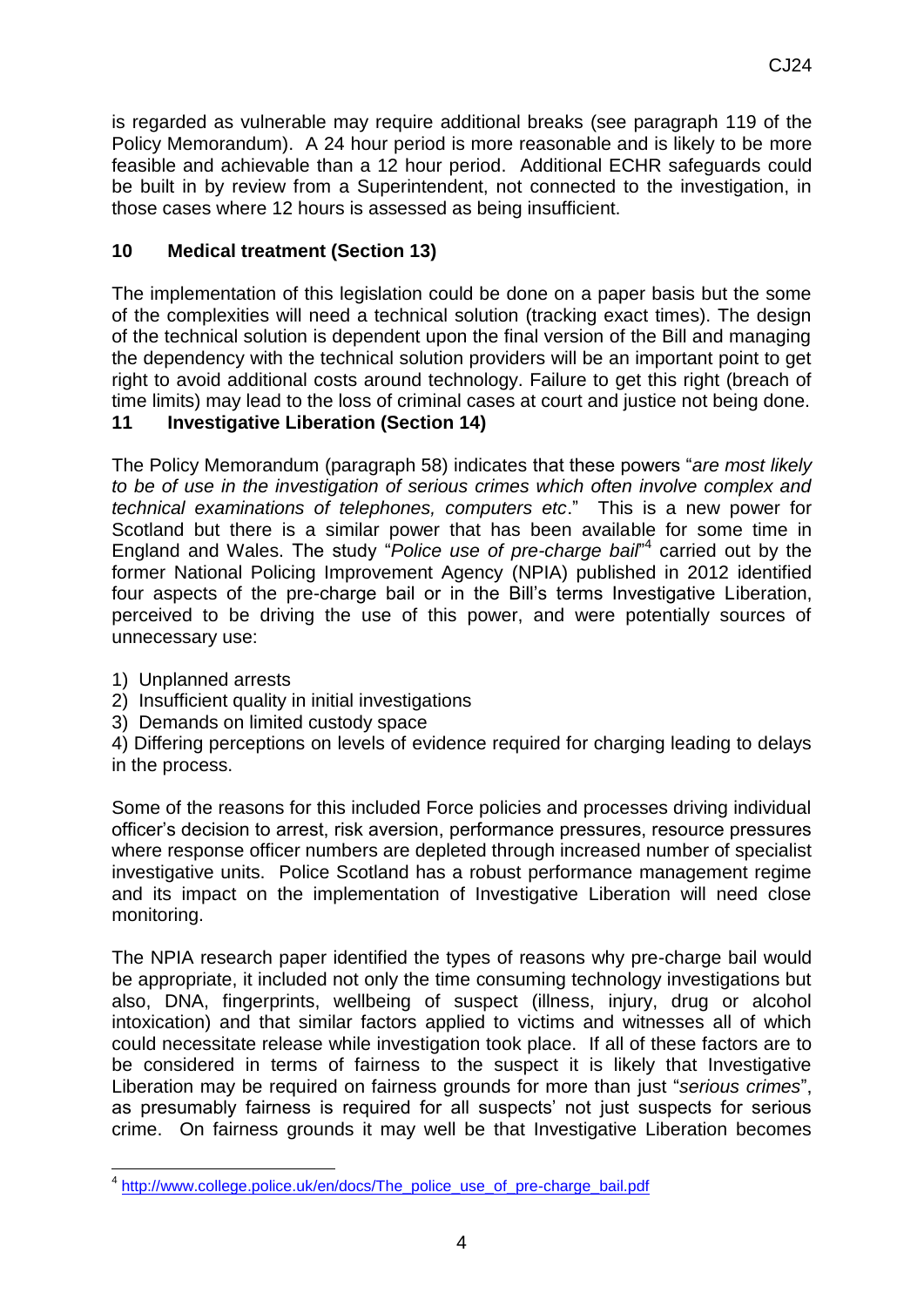used more frequently than envisaged in the Policy Memorandum, given the prevalence of drug and alcohol in crimes investigated by police in Scotland. Further guidance and/or a Code of Practice may be required for this new development to learn the lessons of Investigative Liberation in other jurisdictions and to ensure the policy objective is achieved. That it is used where it is necessary and proportionate with regard to fairness to any suspect rather than "*mostly in the use of serious crimes which often involve complex and technical examinations of telephones, computers etc*." (Policy Memorandum, paragraph 58).

## **12 Investigative Liberation - Release on conditions (Section 14)**

The implementation of Investigative Liberation could be done on a paper basis. However, managing the process, ensuring resources are available, there is sufficient cell capacity, that conditions are automatically updated to the Criminal History System in time etc. will need a technology solution. Ensuring there is sufficient numbers of Inspectors and that they have the capacity to meet this new requirement given the requirements for "management delayering" to achieve savings, is something the Justice Committee may wish to receive assurance on from Police Scotland. Setting of conditions will need to conform to ECHR tests of proportionality, necessity and lawfulness. Conditions will need to take into account the PM objectives of "*needs of the enquiry*", "*public safety*" while "*balancing the fundamental rights of a person suspected of having committed the crime*". The officer setting the conditions will need to have sufficient information from the investigating officer to satisfy themselves as to the lines of enquiry required, why they cannot be completed at the time, how long they will take and if there is a reasonable prospect of them being completed within the 28 days.

The NPIA report highlighted it generally took 4 weeks for forensic examination (DNA, blood fingerprints, digital etc.). What is the current average time for the results of Forensic analysis of all types to be provided to Police Scotland? Is there a Service Level Agreement between the Scottish Police Authority and Police Scotland that specifies a limit of within 28 days? In terms of public safety the officer setting the conditions will need access to sufficient information to assess the risk of harm to the victim and witnesses, the general public and the suspect – either from risk of selfharm or indeed by persons seeking to harm the suspect. A "tick box" approach is unlikely to meet the policy objective; proper consideration of the facts will be required.

### **13 Investigative Liberation – 28 Day limit (Section 14)**

It is likely that this time period will be insufficient, particularly if the Police Scotland performance management approach drives an increasing number of submissions for forensic examination in an increasing number of cases. The Bill is silent on the detail around the detail of the operation of Investigative Liberation (IL). Is it competent to specify a condition that the person released on IL must attend a specified police station at a specified time and date – once the further enquiries have been completed? It would appear to be competent for a Constable to then arrest the suspect for the purpose of questioning the suspect on matters arising from the result of the further enquires in relation to the matter in which he was arrested – exercising the power under Section 1 in accordance with Section 2. Depending on how much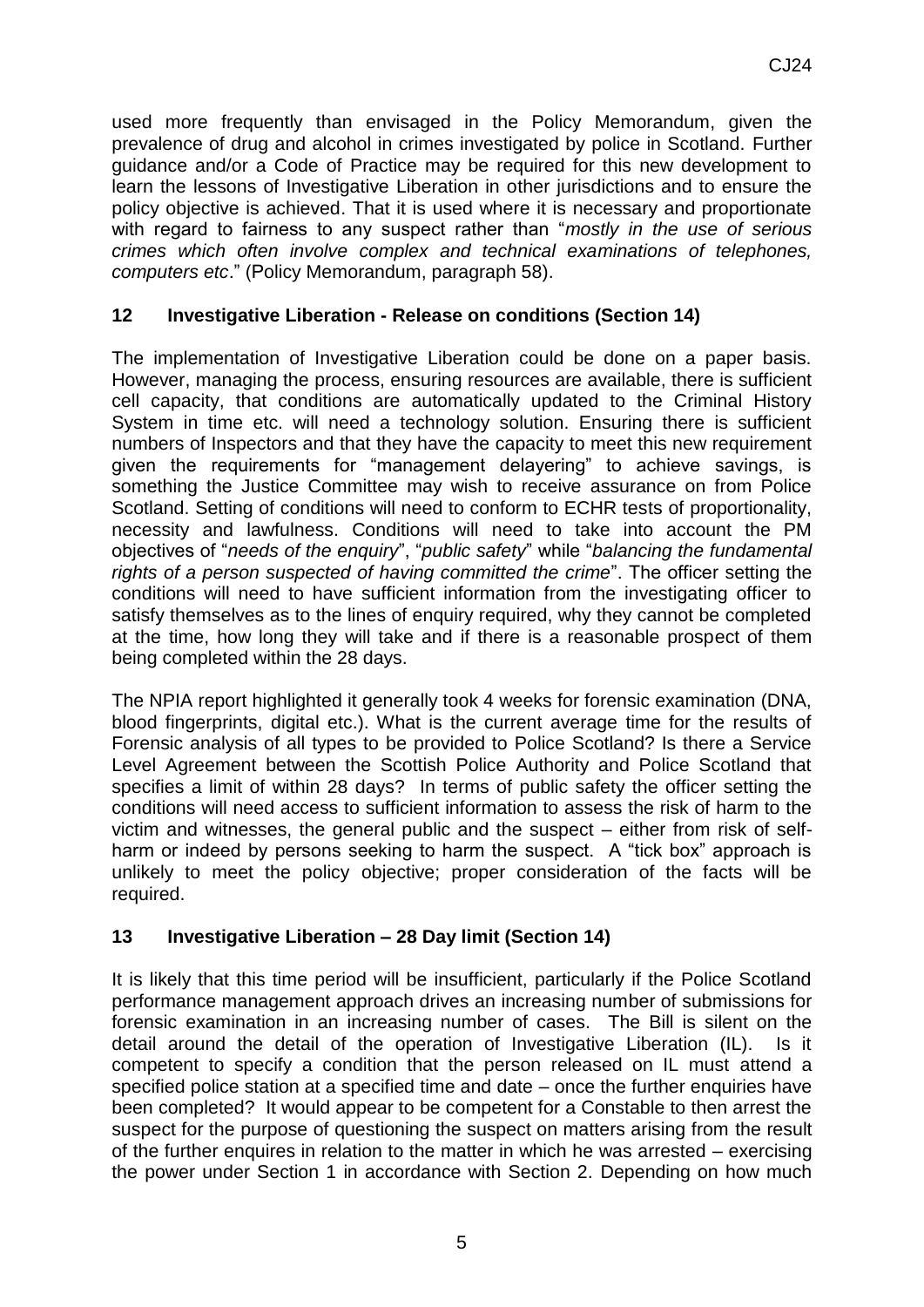time is left on the 12 hour "*custody clock*" – this may not be sufficient time to ensure the suspects rights are fully safeguarded and still complete any necessary interview. 12 Hours may not be sufficient and the balance of fairness may be more heavily weighted in the suspects favour. A period of 24 hours may represent a more fair balance between the suspect and victims.

## **14 Conditions ceasing to apply (Section 15)**

The potential for new work for police in relation to managing conditions is noted. The need for a technology solution is noted to keep records up to date.

## **15 Modification or removal of conditions (Section 16)**

The potential for new work for police in relation to managing conditions is noted. The need for a technology solution is noted to keep records up to date. The requirement on Inspectors to "*keep under review*" investigative liberation will create new work for the Inspecting ranks and consideration should be given to whether the review of investigative liberation conditions is placed at the right level or if it should be placed at a Custody Sergeant level.

## **16 Review of conditions (Section 17)**

The potential for new work for police in relation to managing conditions is noted. Additional reports to COPFS for any review of Investigative liberation conditions being heard by the Sheriff. The need for a technology solution is noted to keep records up to date.

### **17 Information to be given before interview (Section 23)**

Some clarity over what is meant by "*voluntary attendance*" and what rights any person who attends voluntarily at a police station has would be helpful. This might include the requirement in law to inform any such person they are

- Not under arrest
- Free to leave at any time
- Not obliged to answer any questions

Clarifying what is meant by "*police custody*" would also be helpful. Does this mean a person who is under arrest or otherwise detained under other statutory power for the police to detain a person (Misuse of Drugs Act etc.)? Some clarity over whether there is a requirement to make a record that Section 23 has been complied with may be helpful.

### **18 Right to have solicitor present (Section 24)**

Occasions – very rare - may arise where it is necessary to remove a solicitor from an interview. There is no reference to this in the Bill.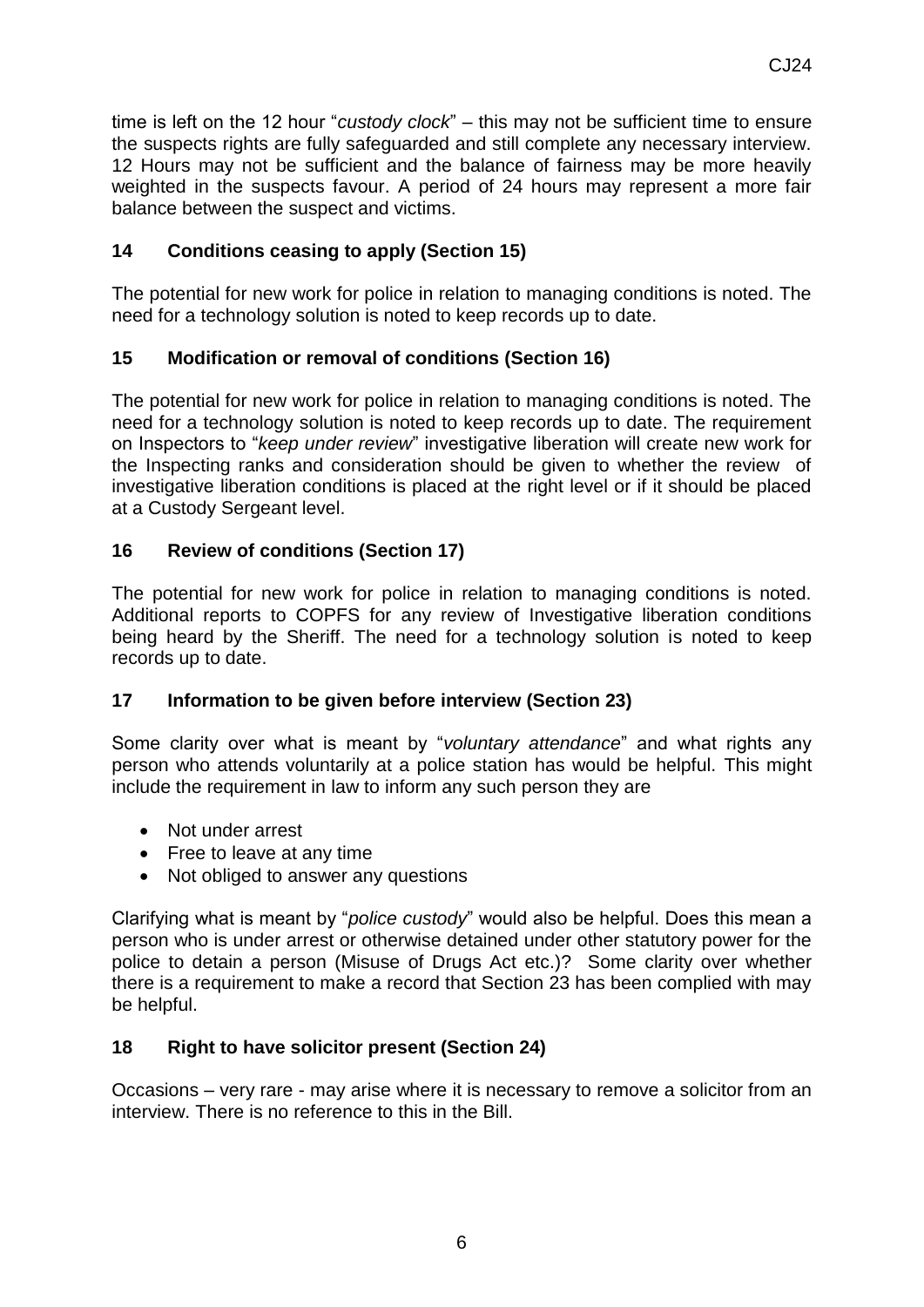# **19 Consent to interview without solicitor (Section 25)**

Is the use of the words "*mental disorder*" sufficient and is there a need to consider "*incapable*", in terms of the in the Adults with Incapacity (Scotland Act 2000, Section 1, (6) which includes physical disability.

### **20 Questioning following arrest (Section 26)**

Clarification would be welcome on the police powers to question a person under arrest for an offence and having charged (officially accused) that person in relation the offence for which they were arrested, now seeking to question them in relation to other crimes and offences not relating to the offence they were initially arrested for or arising from the same set of circumstances as the offence. This may arise whereby they are initially arrested for an assault and are subsequently charged. Checking of police recorded crimes may reveal that they are suspected of other recorded crimes and police may need to question them regarding those crimes. Would police have to arrest the person in relation to those other crimes and would the entire process have to start again – with fresh authorisations, reviews and custody clock? Subsection (3) may need to include another item at (f) - the person's occupation. Some occupations are very relevant – particularly in relation to public protection where placing a requirement to give their occupation may be important. This might be relevant when dealing with someone who may be in a position of trust and may avoid revealing their occupation because it may have an immediate impact. Is there a need to consider making it an offence not to disclose occupation?

## **21 Authorisation for questioning (section 27)**

This new provision will require new work for police and COPFS in preparing the case for seeking court authorisation. There will be an opportunity cost. Such authorisation could have been provided by a police Superintendent within tight time limits and guidelines and saved COPFS and Courts time and money.

# **22 Arrest to facilitate questioning (Section 29)**

This new provision for a warrant to arrest for further questioning under Section 27 will require new work for police and COPFS in preparing the case for seeking court authorisation. There will be an opportunity cost. It is likely that a warrant will be required in most cases to facilitate questioning. Such authorisation could have been provided by a police Superintendent within tight time limits and guidelines and saved COPFS and Courts time and money.

### **23 Right to have intimation sent to other person (section 30)**

Subsection (5) is an important judgement to be made regarding delaying intimation and additional guidance/Code of Practice may be necessary.

### **24 Right to have intimation sent: under 18s (Section 31)**

Subsection (5) (a) for a person believed to be under 16 years of age it should specify parent, guardian or other appropriate person. For police to fail to inform a parent or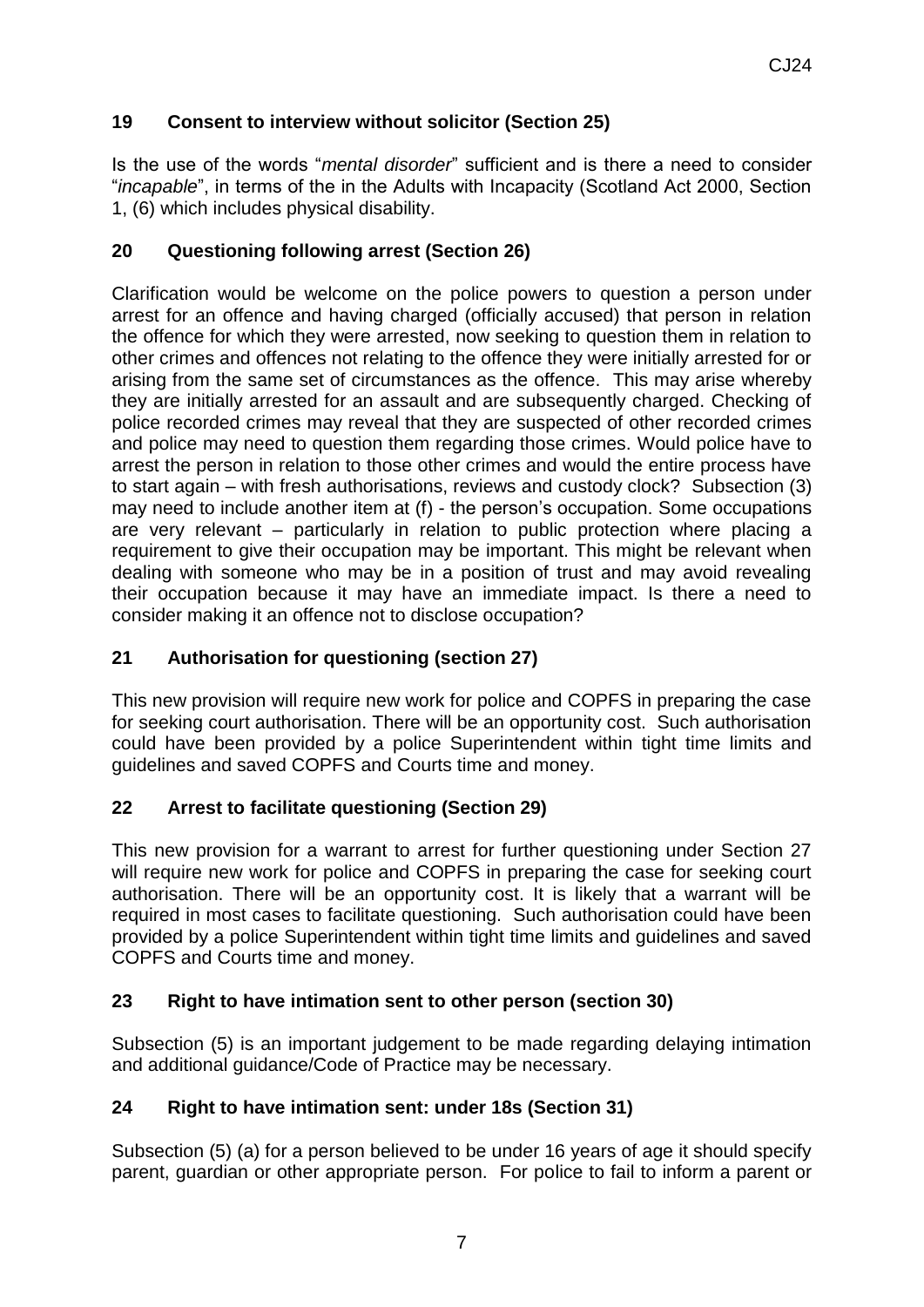guardian of a person they believe is under 16 is likely to give rise to unnecessary complaint. There may also be occasions when it is inappropriate to inform the parent or guardian (they may be a suspect) and so a lawful alternative needs to be available. Evidence of compliance with this right will be necessary and will require a paper based and technology solution to record compliance. Restricting access is an important judgement and further guidance and/or a Code of Practice may be required.

# **25 Support for vulnerable persons (Section 33)**

Is the use of the words "*mental disorder*" sufficient and is there a need to consider "*incapable*", in terms of the in the Adults with Incapacity (Scotland Act 2000, Section 1, (6) which includes physical disability. As it is for the police to assess vulnerability (see Policy Memorandum paragraph 121) a review of the current level of training to identify vulnerable suspects may be necessary. Some consideration may be necessary as to which constable has the responsibility for assessing the vulnerability of a suspect. Is it the constable authorising or reviewing detention, the arresting officer or the investigating officer or Senior Investigating Officer in serious crime cases? How are any disagreements between constables as to the vulnerability of a suspect to be addressed in a manner that safeguards the Human Rights of the suspect?

## **26 Right to have intimation sent to solicitor (Section 35)**

There may be investigative reasons to delay sending intimation to a solicitor, in very rare occasions, and explicit lawful provision should be made for this that goes beyond "*as soon as is reasonably practicable.*"

### **27 Right to consultation with solicitor (Section 36)**

It would be helpful to clarify what is meant by "*at any time*". Does this mean that the person can demand multiple consultations during their period in police custody? What sort of circumstances might apply that equate to "*necessary in the interests of justice*"? Who determines the method of consultation?

### **28 Use of reasonable force (Section 37)**

Consider alternative wording similar to "*A constable may use the minimum reasonable force necessary*….". This supports the requirement of police to act in compliance with the European Convention on Human Rights and apply the proportionate, legal and necessity test within a framework of policing by consent. Note police use of force is provided for in various other legislation such as the Criminal Procedure (Scotland) Act 1995<sup>5</sup>.

 5 <http://www.legislation.gov.uk/ukpga/1995/46/data.pdf>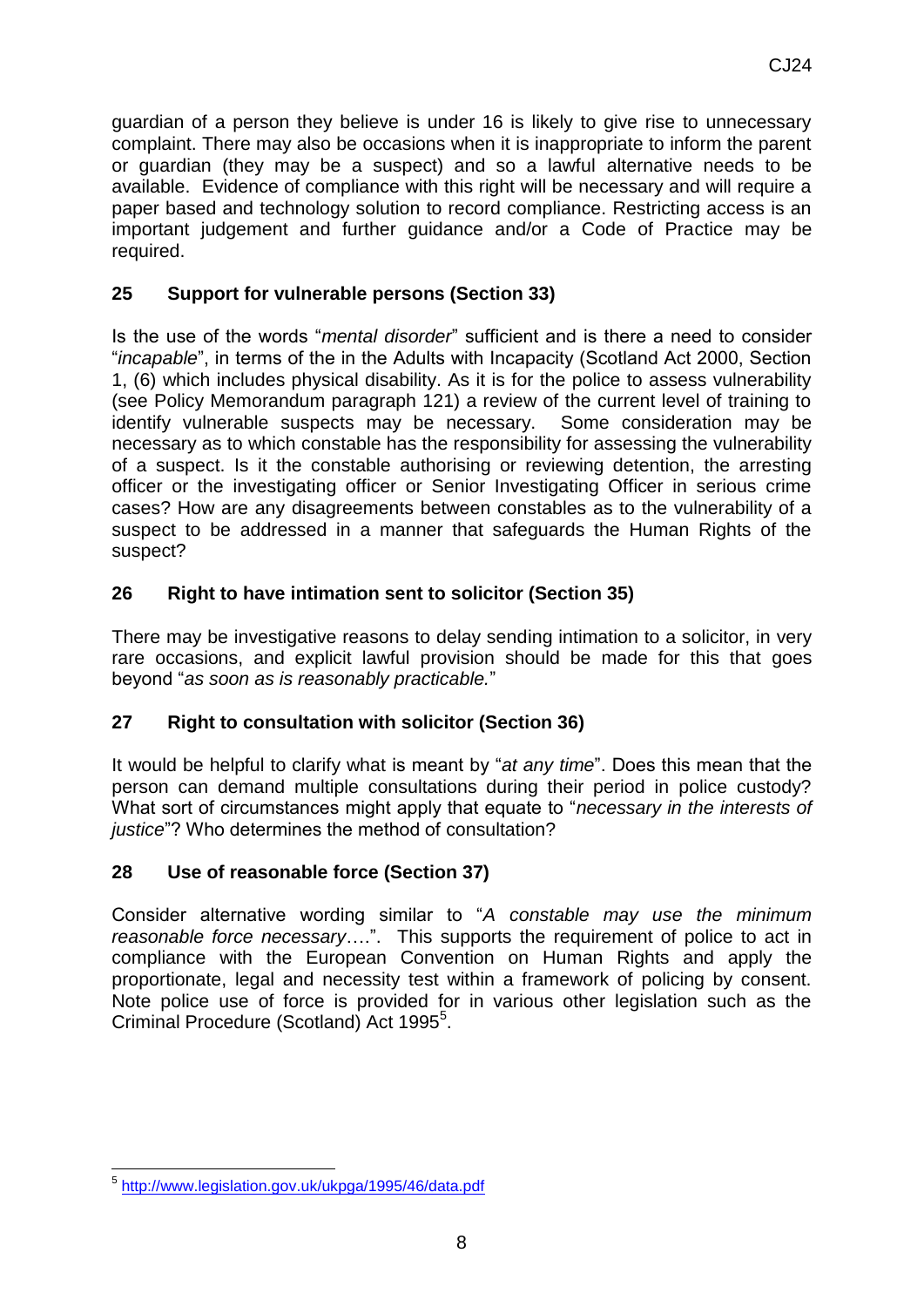### **29 Common Law power of entry (Section 38)**

An opportunity is missed here to modernise police powers of entry and search without a warrant that would save money, improve justice for victims, enhance opportunity to preserve and secure evidence and improve justice.

#### **30 Common law power of search (Section 39)**

An opportunity is missed here to modernise police powers of search. What use of minimum reasonable force applies here?

### **31 Power of search etc. on arrest (Section 40)**

What use of minimum reasonable force applies here?

#### **32 Breach of Liberation Conditions - Offence where condition breached (Section 43)**

Is there a deliberate intention to curtail any preventative power of arrest (is likely to break<sup>6</sup>) in relation to liberation, as can be found in relation to Bail in Section 28 of the Criminal Police Procedure Act 1995. What are the implications for the Lord Advocate guidelines – will breach of a Liberation Condition be grounds for holding accused in police custody for court?

#### **33 Abolition of pre-enactment powers of arrest (Section 50)**

Is the common law power of arrest by a citizen unaffected and is there a need to refer to citizen powers of arrest?

### **34 Meaning of officially accused (Section 55)**

Is there any implication here for the statutory warning of intended prosecution under the Road Traffic Offenders Act 1988<sup>7</sup>?

#### **35 Corroboration, admissibility of statements and related reforms (Part 2 plus section 70 of the Bill)**

I remain not wholly convinced of the case for the complete abolition of the requirement for corroboration.

### **36 Police Negotiating Board for Scotland (Part 6 (section 87) of the Bill)**

I welcome this proposal.

<sup>1</sup> <sup>6</sup> [www.legislation.gov.uk/ukpga/1995/46/section/28](http://www.legislation.gov.uk/ukpga/1995/46/section/28)

<sup>7</sup> <http://www.legislation.gov.uk/ukpga/1988/53/section/1>